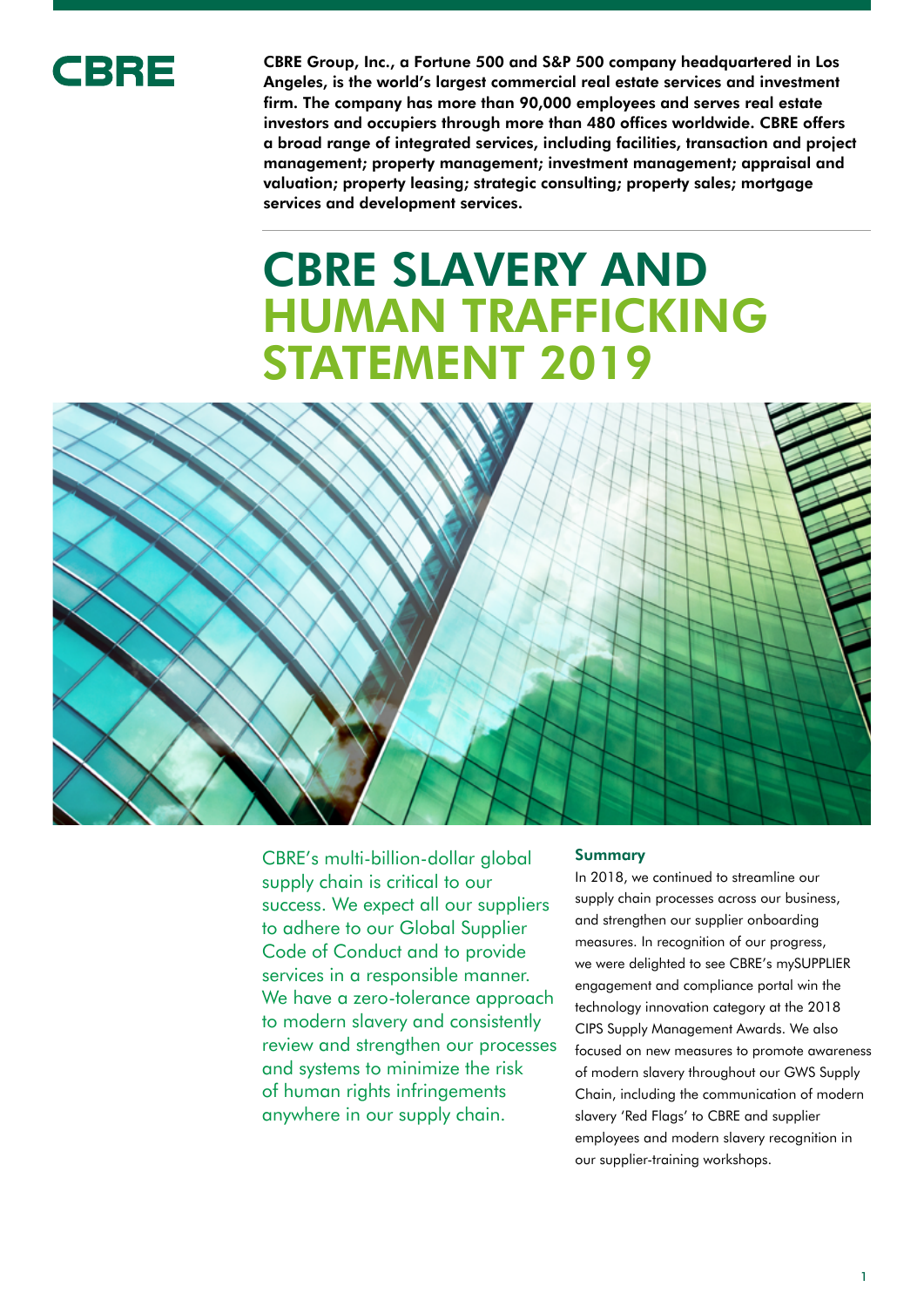

# What is the UK Modern Slavery Act?

The Modern Slavery Act requires businesses to disclose annual information on policies and action focused on eradicating modern human slavery and trafficking from their operations and supply chain.

## Our commitment to addressing modern slavery

CBRE is actively working to ensure that slavery and human trafficking is not taking place across our business. CBRE recognises its responsibility to respect Human Rights in its operations, endeavouring to lead by example and make a positive global impact.

- We have our own Global Human Rights [Policy.](https://www.cbre.com/about/corporate-responsibility/pillars/ethics-and-compliance) This commits CBRE to respecting human rights and working with businesses or associate organisations that uphold the same ambition and operate in line with standards in this and other legislation.
- We require our suppliers to comply with CBRE's Global [Supplier Code of](https://www.cbre.com/about/corporate-responsibility/pillars/procurement/supplier-code-of-conduct)  **[Conduct.](https://www.cbre.com/about/corporate-responsibility/pillars/procurement/supplier-code-of-conduct)** Based on the Ten Principles of the United Nations Global Compact, this establishes expectations on supplier business conduct relating to how goods and services are provided to us and our clients. Suppliers receive this document during our onboarding process for acknowledgement before any work is undertaken.
- We expect our suppliers to uphold the principles of CBRE's [Standards of Business](https://www.cbre.com/about/corporate-responsibility/pillars/ethics-and-compliance)  [Conduct \(](https://www.cbre.com/about/corporate-responsibility/pillars/ethics-and-compliance)SOBC). All CBRE employees certify compliance with our SOBC annually, and we also require suppliers to notify us of any breaches if they become aware of an occurrence.
- We operate an independent, confidential and multi-language helpline. Our [Ethics](https://www.cbre.com/about/corporate-responsibility/pillars/ethics-and-compliance)  [Helpline](https://www.cbre.com/about/corporate-responsibility/pillars/ethics-and-compliance) is available to any employee who suspects or is aware of modern slavery in the supply chain. The helpline is also available to employees of our suppliers and clients.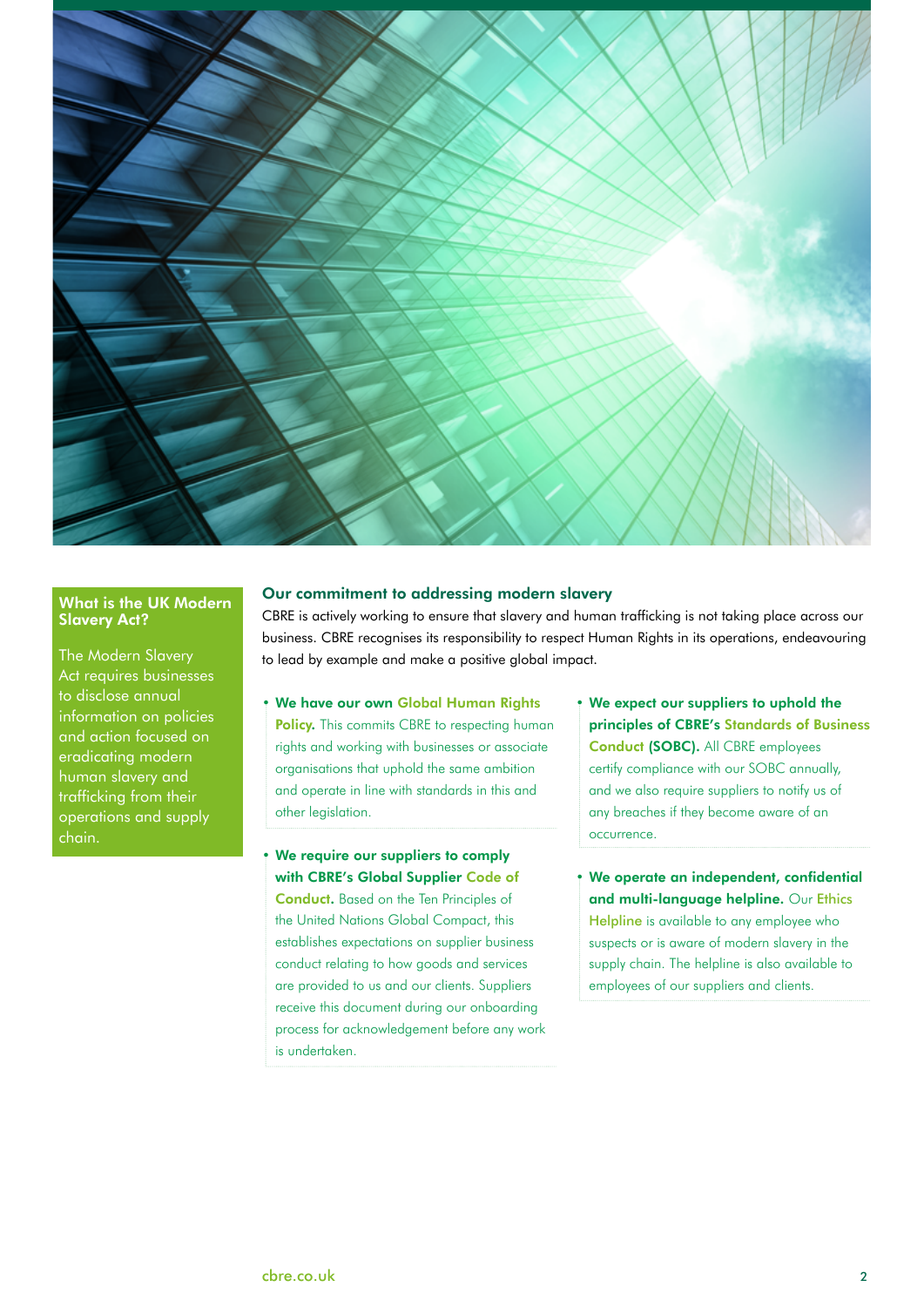# CBRE GWS EMEA wins Supply Management Award

In 2018, CBRE GWS EMEA's supplier engagement and compliance portal, CBRE mySUPPLIER, won the CIPS Supply Management Award for Most Innovative Use of Technology. The portal, designed and operated by CBRE, has been updated to ensure all suppliers confirm their compliance with the Modern Slavery Act, and to declare that neither their organisation nor any supplier engages in activities which would constitute an abuse of human rights.

## Driving action

We are committed to continuing to improve our processes and raise awareness to combat the risk of slavery and human trafficking in our business and supply chain. Recent measures include:

## • Modern Slavery Red Flags -

We have introduced Red Flags to the business, to help CBRE and supplier employees to identify indicators of modern slavery. This has been widely communicated with information displayed across our CBRE offices and occupier client sites.

## • Modern Slavery Awareness Training -

We have incorporated modern slavery awareness into our supplier-facing training workshops. In 2019, it will become a requirement for all CBRE GWS Preferred Suppliers in the UK to attend one of our workshops every two years.

## • Preferred Supplier Best Practice Group -

In 2019, we have committed to focusing our efforts and sharing best practice with our preferred suppliers who are at the highest risk of modern slavery. The programme will focus on the supply chain areas that we have identified as holding the highest risk of infractions; cleaning and janitorial services, security and catering.

#### • Higher Risk Areas of Business -

We have identified areas of our supply chain, including within our GWS Growth & Emerging Markets business group, where the risk of modern slavery infractions is higher. CBRE is devising effective action plans for risk management in the supply chain in these areas.

## Building awareness

In 2019, CBRE will continue to raise awareness about modern slavery both within our own business and across our supply chain. This will include:

#### **Compliance**

Human Rights and Modern Slavery has been included in our 2019 Standards of Business Conduct certification which is compulsory for all CBRE employees. Furthermore, a specific set of questions on Human Rights and Modern Slavery has been included in our annual Regulatory & Compliance Risk Assessment, which will provide an overview of local risk exposure and assess the effectiveness of existing local policies, training and monitoring activity.

## Compliance Training

Under the planned mandatory Compliance Training programme for 2019, CBRE staff in EMEA will receive eLearning on Human Rights (including Modern Slavery). This will be delivered to circa 30,000 staff in 2019.

## General Training

We plan to implement new compulsory training for key CBRE employee groups to promote wider awareness of Modern Slavery. The training will be adapted and made available to our suppliers identified as high-risk, including all cleaning and security service providers.

# Supplier Events

We will include promotional activity and awareness on modern slavery at all CBRE GWS events, the largest of which reaches an audience of 2,000 suppliers, customers and employees.